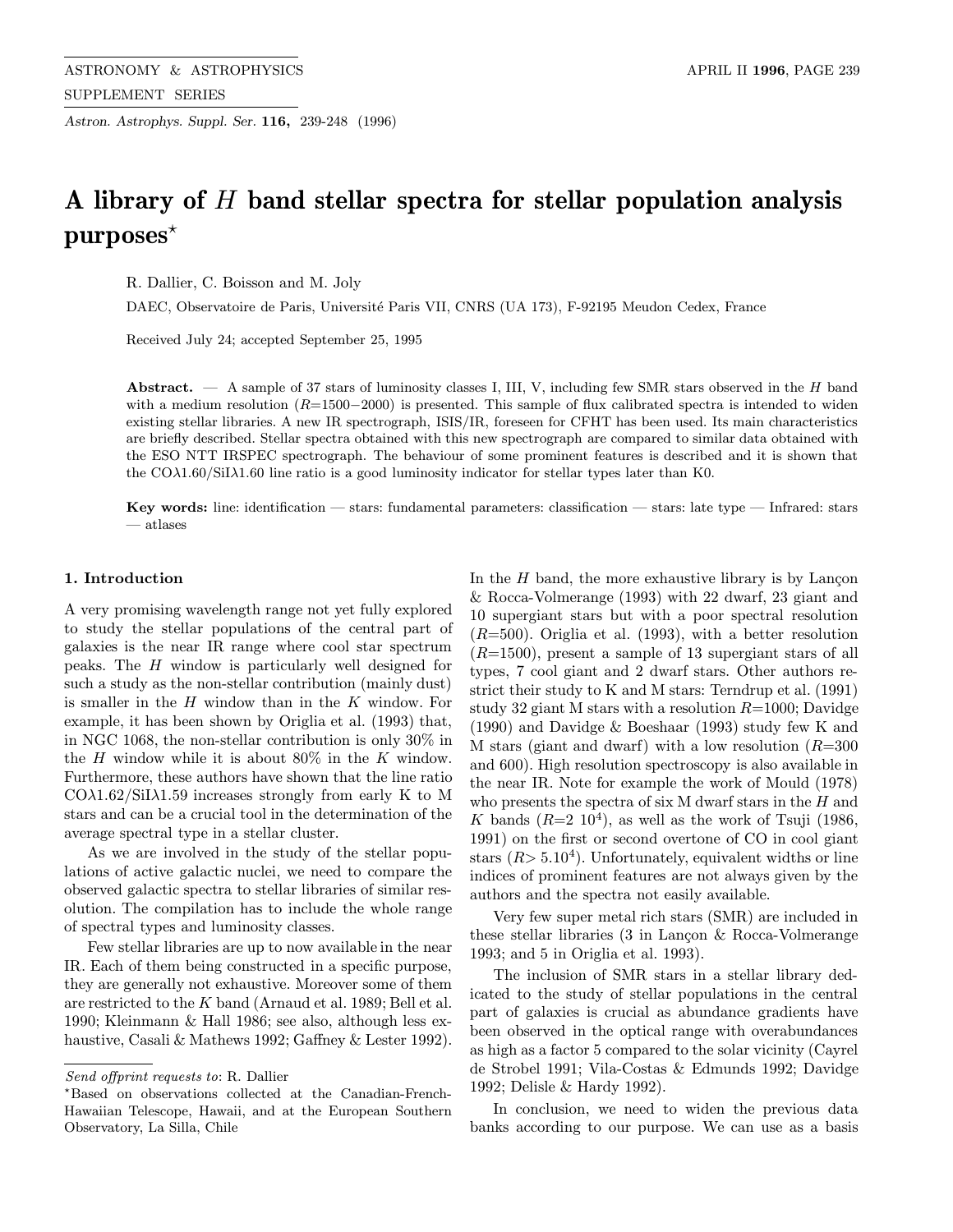the stellar library from Origlia et al. (1993) which has a resolution close to the one we use for our galactic spectra ( $R \approx 1500-2000$ ). It has to be extended with stellar spectra of different spectral types and luminosity classes including SMR stars.

We present here stellar spectra of intermediate resolution in the  $H$  band, covering a large range of spectral types and luminosity classes, and including few SMR stars. These spectra have been mainly obtained with a new IR spectrograph which is quickly introduced in the next section. In Sect. 3 we describe the observations. The libraries are presented in Sect. 4 with comments on the behaviour of some prominent features.

Table 1.

|   | Star              | Type         | Tel.            | Spectro.       | $ [Fe/H] $ Ref. |              |
|---|-------------------|--------------|-----------------|----------------|-----------------|--------------|
|   |                   |              |                 |                |                 |              |
|   | <b>BS 2456</b>    | 07           | CFHT            | ISIS/1R.       | -0.09           | C&92         |
|   | <b>BS 1879</b>    | OВ           | CFHT            | 1SIS/IR        |                 |              |
|   | BS 1123           | BOV          | CFHT            | 1515/1R        |                 |              |
|   | <b>BS 5056</b>    | BIV          | CFHT            | ISIS/IR        |                 |              |
|   | <b>BS 4590</b>    | <b>B1.5V</b> | сыпт            | ISIS/IR        |                 |              |
|   | <b>BS 4638</b>    | B3V          | NTT             | IR5PEC2        |                 |              |
|   | <b>BS 4456</b>    | B4V.         | СҒНТ            | ISIS/IR        |                 |              |
|   | BS 788            | F9V.         | СҒНТ            | ISIS/IR        |                 |              |
|   | <b>BS 4983</b>    | GOV          | CFHT            | ISIS/IR        | 0.02            | C&92         |
|   | HD 160691         | G5V          | NTT             | <b>JRSPEC2</b> | 0.16            | C&92         |
| н | <b>BS 4550</b>    | GSV          | CFHT            | ISIS/IR        | $-1.40$         | C&92         |
|   | TH1 112758        | K0V          | CFHT            | ISIS/IR        |                 |              |
|   | HD 93800          | K0V          | NTT             | <b>IRSPEC2</b> | 0.43            | <b>BG90</b>  |
|   |                   |              | CFHT            | ISIS/IR        |                 |              |
|   | HD 130871         | K2V          | NTT             | IRSPEC2        |                 |              |
|   | HD 115404         | K2V          | CFHT            | <b>ISIS/IR</b> |                 |              |
|   | HD 157881         | K7V.         | NTT             | IRSPEC2        | 0.40            | C&92         |
|   | GL 382            | $_{\rm M2V}$ | N T T           | IRSPEC2        |                 |              |
|   |                   |              | $_{\rm CFHT}$   | 131S/IR        |                 |              |
|   | BS 1790           | <b>B2III</b> | CFHT            | ISIS/IR        |                 |              |
| * | BS 4883           | GOHI         | СРНТ            | 1SIS/IR        | $-0.27$         | T91          |
| ₩ | BS 3903           | G7HH         | CFHT            | ISIS/IR        | $-0.14$         | McW90        |
| * | BS 5020           | G8HH         | NT T            | IRSPEC2        | $-0.12$         | <b>McW90</b> |
|   |                   |              | CFHT            | ISIS/IR        |                 |              |
| ÷ | BS 4695           | KOHI         | NTT             | IRSPEC2        | $-0.20$         | C&92         |
|   |                   |              | $C$ $F$ $H$ $T$ | 1SIS/IR        |                 |              |
|   | BS 5315           | K3HI         | ${\tt CFHT}$    | ISIS/IR        | $-0.39$         | McW90        |
|   | BS 5824           | K3HI         | NTT             | IRSPEC2        | $-0.12$         | McW90        |
|   | <b>BS 6973</b>    | K3HI         | NTT             | IRSPEC2        | $-0.18$         | McW90        |
|   | HD 111180         | КЗИИ         | $C$ FHT         | ISIS/IR        | 0.25            | Z91          |
|   | <b>IID 175674</b> | K3HI         | NTT             | IRSPEC2        | 0.29            | C&92         |
|   | <b>BS 2731</b>    | K5III        | СЕНТ            | ISIS/IR        |                 |              |
|   | HD 109655         | KSIII        | $_{\rm CFHT}$   | ISIS/IR        |                 |              |
|   | <b>BS 4174</b>    | MOIII        | NTT             | IRSPEC2        |                 |              |
|   | BS 4127           | MIIII        | $\mathtt{CFHT}$ | 1515/IR        |                 |              |
|   | BS 4902           | M3III        | NTT             | <b>IRSPEC2</b> |                 |              |
|   |                   |              | CFHT            | ISIS/IR        |                 |              |
|   |                   |              |                 |                |                 |              |
| ۰ | <b>BS 4133</b>    | BiIb         | СРНТ            | 1SIS/IR        |                 |              |
|   | <b>HS 3459</b>    | GH           | $_{\rm CFHT}$   | ISIS/IR        | $-0.11$         | C&92         |
|   | <b>BS 2764</b>    | K3I          | CFHT            | ISIS/IR        | 0.15            | C&92         |
|   | <b>BS 1112</b>    | K4Ib         | CFHT            | ISIS/IR        |                 |              |
|   | <b>BS 5645</b>    | K4I          | NTT             | IRSPEC2        |                 |              |
|   | BS 3170           | M1Ib         | CFHT            | 1S1S/IR        |                 |              |
|   | BS 3364           | M2I          | CFHT            | ISIS/IR        |                 |              |

Note to Table 1: BG90: Barbuy & Grenon, 1990 C&92 : Cayrel et al., 1992 McW90: McWilliam, 1990  $T91: Taylor, 1991$ Z91: Zhou, 1991

#### Table 2. Line identification

| ident.                    | λ                | reference<br>name        | integration<br>bounds |
|---------------------------|------------------|--------------------------|-----------------------|
| HI 4-15                   | 1.5701           |                          |                       |
| MgI                       | 1.5750           |                          |                       |
| OH(3,1)P(7)               | 1.5760           | $\cdot$ $-$              | 1.5755                |
| MgI                       | 1.5770           |                          |                       |
| Fe [                      | 1.5778           | $CO$ 1.58                |                       |
| CO(4,1)                   | 1.5780           |                          |                       |
| FeI                       | 1.5793           | ٠.                       | 1.5805                |
| FeI                       | 1.5817           |                          |                       |
| FeI                       | 1.5820           |                          |                       |
| Sil                       | 1.5838           | $SiI + FeI$              |                       |
| Fel                       | 1.5840           | $\cdot$ $ -$             | 1,5854                |
| $_{\rm FeI}$              | 1.5868           |                          |                       |
| Fel                       | 1.5870           | FeI                      |                       |
| III 4-14                  | 1.5881           | ٠.,                      | 1.5872                |
| SiT                       | 1.5892           | SiI 1.59                 |                       |
|                           | Ξ.               |                          | 1.5903                |
| FeI                       |                  | 1.5909 Fel 1.591         | 1.5914                |
| $_{\rm FeI}$              | 1.5916           |                          |                       |
| FeI                       | 1.5925           | Fel 1.592                |                       |
|                           |                  |                          | 1.5934                |
| FeI<br>5iI                | 1.5938<br>1.5964 | SiI 1.60                 |                       |
|                           |                  |                          | 1.5973                |
| CO(5,2)                   | 1.598            | $CO$ 1.60                |                       |
| Fel                       | 1.5985           |                          | 1.5996                |
| FeI                       | 1.6013           | Fel 1.60                 |                       |
|                           |                  |                          | 1.6030                |
| OH(3,1)P(9)               | 1.604            | OH 1.60                  |                       |
| FeI                       | 1,6046           | $\overline{\phantom{0}}$ | 1.6058                |
| SiI                       | 1.6064           |                          |                       |
| Fel                       | 1.6074           | SiI+FeI                  |                       |
| Sil                       | 1.6099           |                          | 1.6085                |
| Fel                       | 1.6107           |                          |                       |
| HI 4-13                   | 1.6109           | $SiI + FeI$              |                       |
| $_{\rm FeI}$              | 1.6130           |                          | 1.6143                |
| CaI                       | 1.6155           |                          |                       |
| FeI                       | 1.6158           | $FeI + CaI$              |                       |
|                           |                  |                          | 1.6171                |
| $_{\rm Fe1}$<br>CO(6,3)   | 1.6184<br>1.6187 | $CO$ 1.62                |                       |
|                           |                  |                          | 1.6190                |
| CaI+FeI                   | 1.6201           | $CaI$ 1.62               |                       |
| SiI+Fel                   | 1.6220           |                          | 1.6225                |
| Fel                       | 1.6236           |                          |                       |
| SiI                       | 1.6246           | $FeI + OH$               |                       |
| OH(2,0)P(15)              | 1.626            |                          | 1.6266                |
| FeI                       | 1,6289           | Fel 1.629                |                       |
|                           |                  | ٠.,                      | 1.6296                |
| FeI                       | 1.6325           |                          |                       |
| $_{\rm FeI}$              | 1.6329           | Fel 1.63                 | 1.6343                |
| NiI                       | 1.6368           |                          |                       |
| SiI                       | 1.6385           | NiI+SiI                  |                       |
|                           |                  |                          | 1.6387                |
| $_{\rm Fe I}$<br>CO(7, 4) | 1.6402<br>1,640  | $GO$ 1.64                |                       |
| HT 4-12                   | 1.6407           |                          |                       |
|                           |                  |                          | 1.6424                |

### 2. The ISIS/IR spectrograph

ISIS/IR is a fibre-fed, 'warm' grating spectrograph, working in the J and H bands  $(1.0 \,\mu\text{m} \le \lambda \le 1.8 \,\mu\text{m})$ . It is a field spectrograph, i.e. it is possible to record spectra of contiguous points in a small field of view (up to  $12<sup>''</sup>$ diameter on the sky). It is now designed to work with one of the Canada-France-Hawaii Telescope (CFHT) RedEye camera (Simons 1993). The spectrograph is mounted on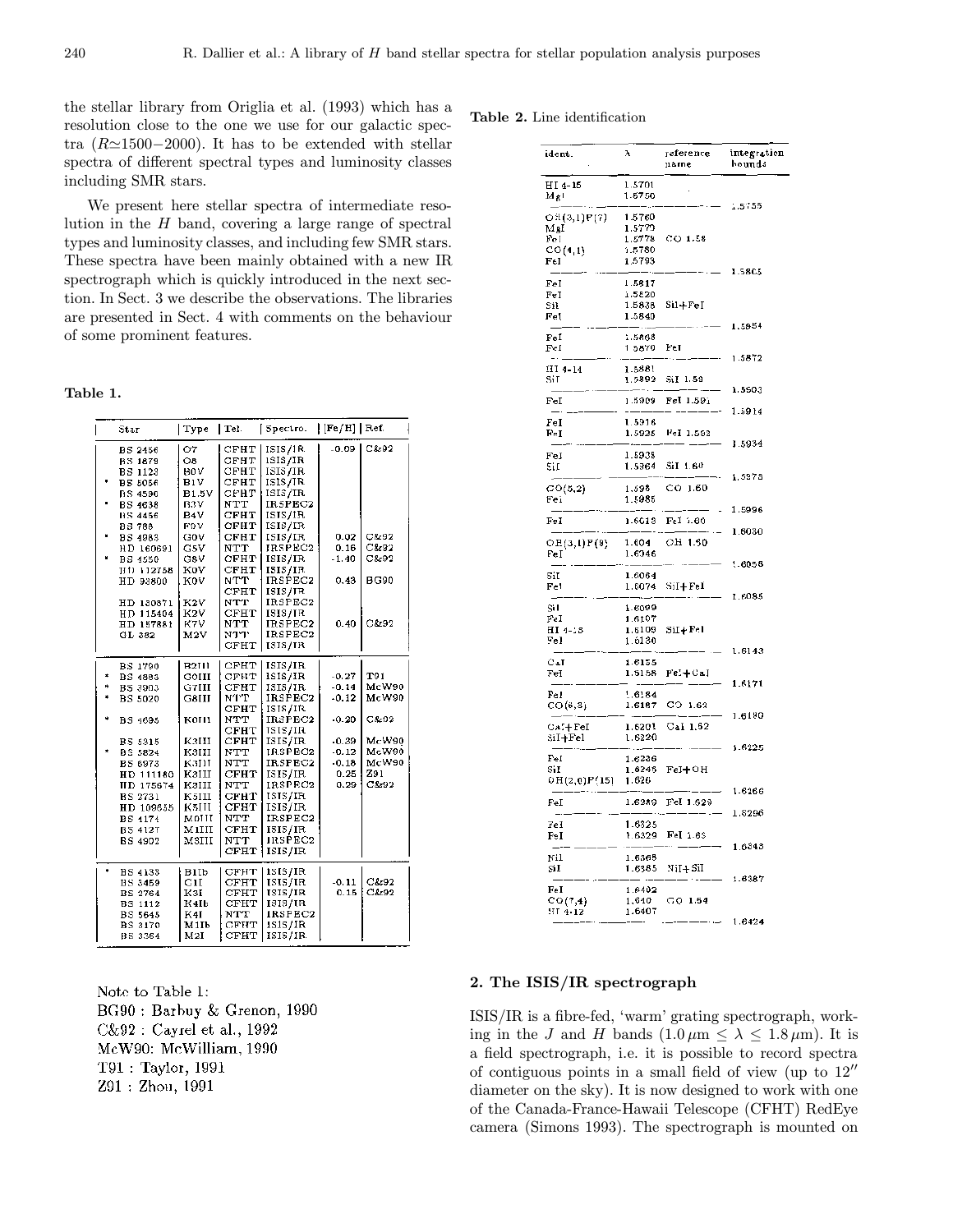

Fig. 1. a-b) The IRSPEC sample, resolution  $R=1500$ . Spectra are plotted in relative fluxes normalized to 1. in the range 1.59290−1.59506  $\mu$ m. In Fig. 1a, the shift between two spectra is 1.25, in Fig. 1b, it is 1.0

an optical bench, and coupled to the telescope with a fibre bundle. It is set on the dome floor, independent from the telescope motions. Following the light path, one can find:

- the so-called 'fibre-environment', attached to the Cassegrain focal plane. In a general way, this device provides 3 functions: focal reduction, guiding and calibration (tungsten and argon sources for flat-field and spectral calibration). At the CFHT, the MOS-SIS bonnette serves as a fibre environment, fulfilling all the required functions.
- the fibre bundle. 'Dry-silica' fibres are used, providing more than  $90\%$  of internal transmission in J and H bands over a 15 meter length. 51 fibres sample the object at the focal plane, while 10 surrounding fibres simultaneously record the sky around the object. Fibre to fibre sampling is adjustable, with a focal reducer,

from 0.7 to  $1.2$ " per fibre. Fibres are aligned at the spectrograph side, forming a pseudo-slit that covers the 256 pixels height of the NICMOS 3 chip. This configuration allows to sample a little extended object and thus offers the possibility of spectro-imaging.

– the spectrograph itself. The design is based on a classical Ebert-Fastie configuration with a parabolic mirror, which provides a good image quality over the whole detector. Two resolving powers are currently available (around 400 and 2000 in both  $J$  and  $H$ ).

For a resolving power of  $R=400$  and one hour exposure (1 arcsec object,  $10\sigma$  detection), the limiting magnitude is  $m_J = 17$  to 18 in the J band (5 to 2 10<sup>-16</sup> W/m<sup>2</sup>/µm), and  $m_H = 16$  to 17 in H (about the same flux). For  $R= 2000, m<sub>J</sub> = 15$  to 16 (30 to 12 10<sup>-16</sup> W/m<sup>2</sup>/µm),  $m_H = 15$  (12 10<sup>-16</sup> W/m<sup>2</sup>/ $\mu$ m). The performances and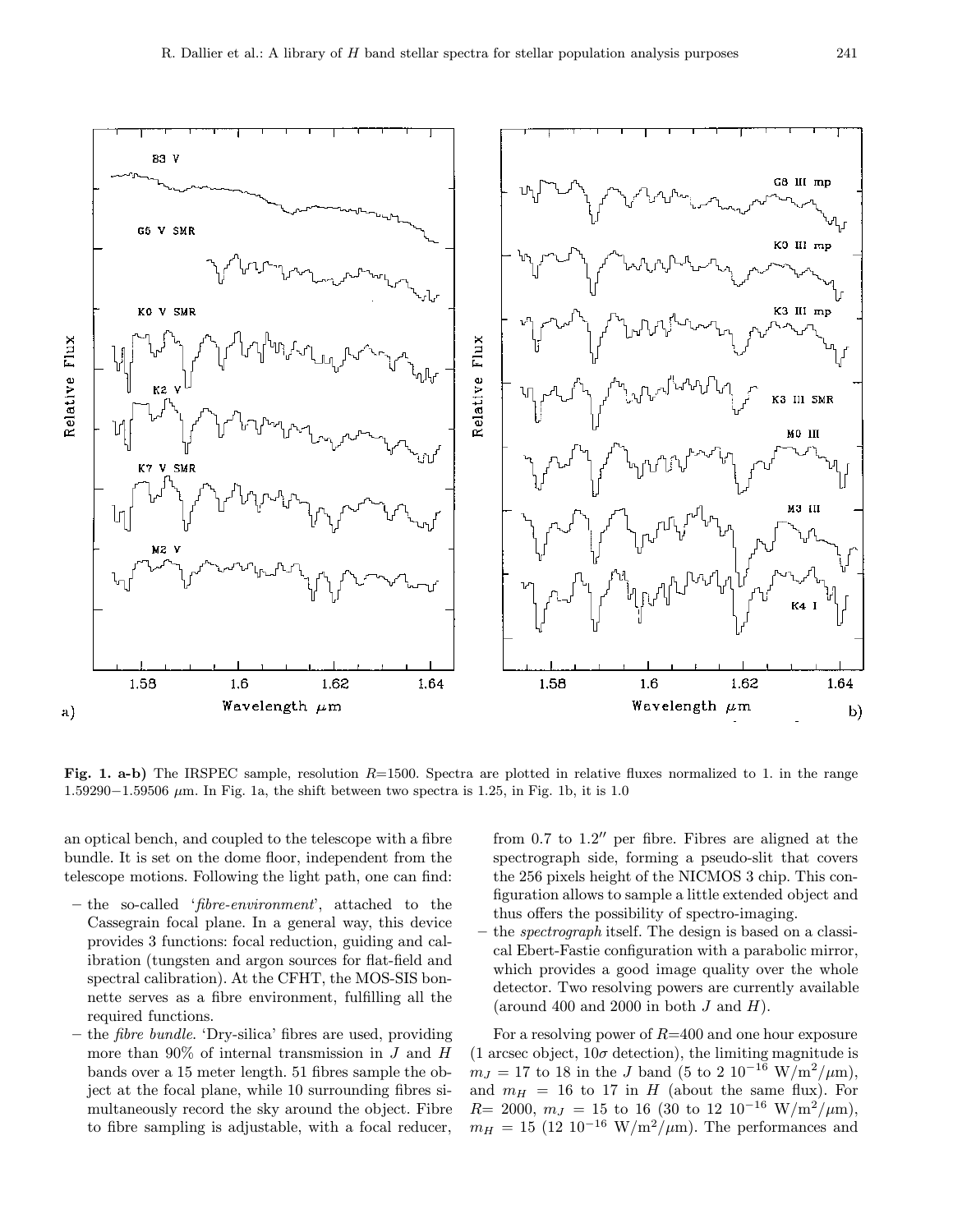

Fig. 2. a-d) The ISIS sample, resolution R=2000. Spectra are plotted in relative fluxes normalized to 1. in the range 1.59290−1.59506  $\mu$ m. In Fig. 2a-c the shift between two spectra is 1.0, in Fig. 2d, it is 1.5

design of ISIS/IR are described in details in Dallier (1995).

#### 3. Observations

During runs mainly dedicated to the observation of central parts of active galactic nuclei, two samples of stars have been observed under the same conditions as the galactic nuclei. A sample of 12 stars has been observed with IRSPEC at the ESO-NTT telescope in april 1992. The detector is a 58x62 SBRC pixel array. Grating 2 at order 1 (see Gredel & Moorwood 1991) and a 2-pixel wide slit give a spectral resolution  $R \approx 1500$  at 1.60  $\mu$ m. For each star we obtained spectra at 3 different grating positions, with an overlap of 30 pixels, to cover the full wavelength range of interest.

The second sample contains 30 stars observed with ISIS/IR (see Sect. 2) at the CFHT in january 1994. The focal reducer used gives a sampling of  $1.2$ " per fibre; each fibre projects onto about 3 NICMOS pixels. With the 300 lines/mm grating a resolution  $R \approx 2000$  is achieved. The wavelength domain is covered in one ISIS observation.

In Table 1 are given a list of the stars with their spectral type and metallicity ([Fe/H]) when it is known, together with the telescope and spectrograph used. Metallicities are taken from Cayrel de Strobel et al. (1991), unless a reference is quoted in the last column.

The NTT data have been reduced using the IRSPEC context in the ESO-MIDAS package. Each frame was dark subtracted and flat-fielded using an internal halogen lamp at same wavelength and similar counts level. Observations of the stars were made with the source at two different slit positions (typical offset along the slit was of  $30''$ ) for subsequent integrations. First order sky subtraction was then easy. In case of poor cancelation of sky emission (that happens for some of the least bright stars or when weather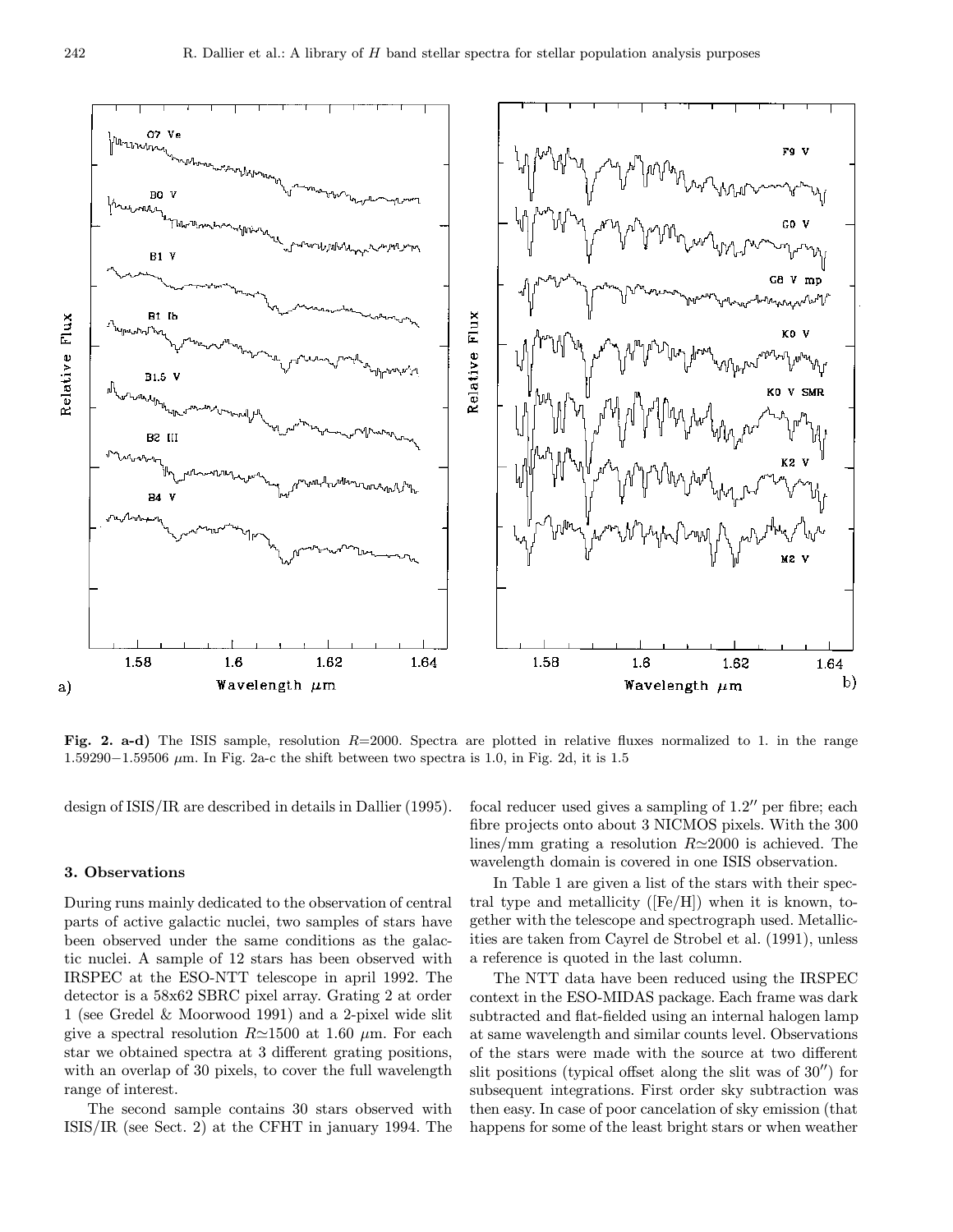

Relative Flux

 $\mathbf{c})$ 

Fig. 2. continued

1.58

conditions were poor), second order correction was made by extracting a sky 1D spectrum from part of the slit away from the star. We relied on the 'master curve' for wavelength to grating position conversion provided at the beginning of the run. This was verified at beginning and middle of the run to always reproduce within half a pixel. One-dimension spectra have been extracted summing all relevant cross-sections on the two-dimension spectra.

Wavelength  $\mu$ m

1.6

1.62

1.64

For ISIS data, a combination of IRAF routines and ESO-MIDAS ones was used. Here also each frame was dark subtracted and flat-fielded using an external halogen lamp. Flats were also used to locate individual fibres on the chip  $(x - y)$  position and projected width). For each frame, a 1D spectrum from each fibre is then extracted. Spectra were wavelength calibrated using OH sky lines (see Oliva & Origlia 1992 for a table). The achieved precision is better than 1/7 pixel. Sky subtraction was then performed using the so-called 'sky fibres' as no dedicated background exposures were taken. The main problem was that each fibre gives a slightly different spectral resolution, enough to produce P-Cygni profiles. We thus had to degrade all individual spectra (sky and object fibres) to the lowest resolution. Final stellar spectra were obtained by summing fibre 1D spectra with signal.

Wavelength  $\mu$ m

Relative flux calibration was performed using stars obtained during the same night as the objects of interest. During both runs primary flux standards from the lists in Koornneef (1983) and Bouchet et al. (1991) were observed. However, apart from BS4638, they are cool strong lined stars. So, hot stars with good published photometry (Gezari et al. 1993) were used as secondary standards. An asterisk in Table 1 marks all stars finally used as 'standards'. Black body were fitted to the published broad band magnitudes. It was verified that computed black body temperatures are in reasonable agreement with those expected from the star spectral type. Resulting

d)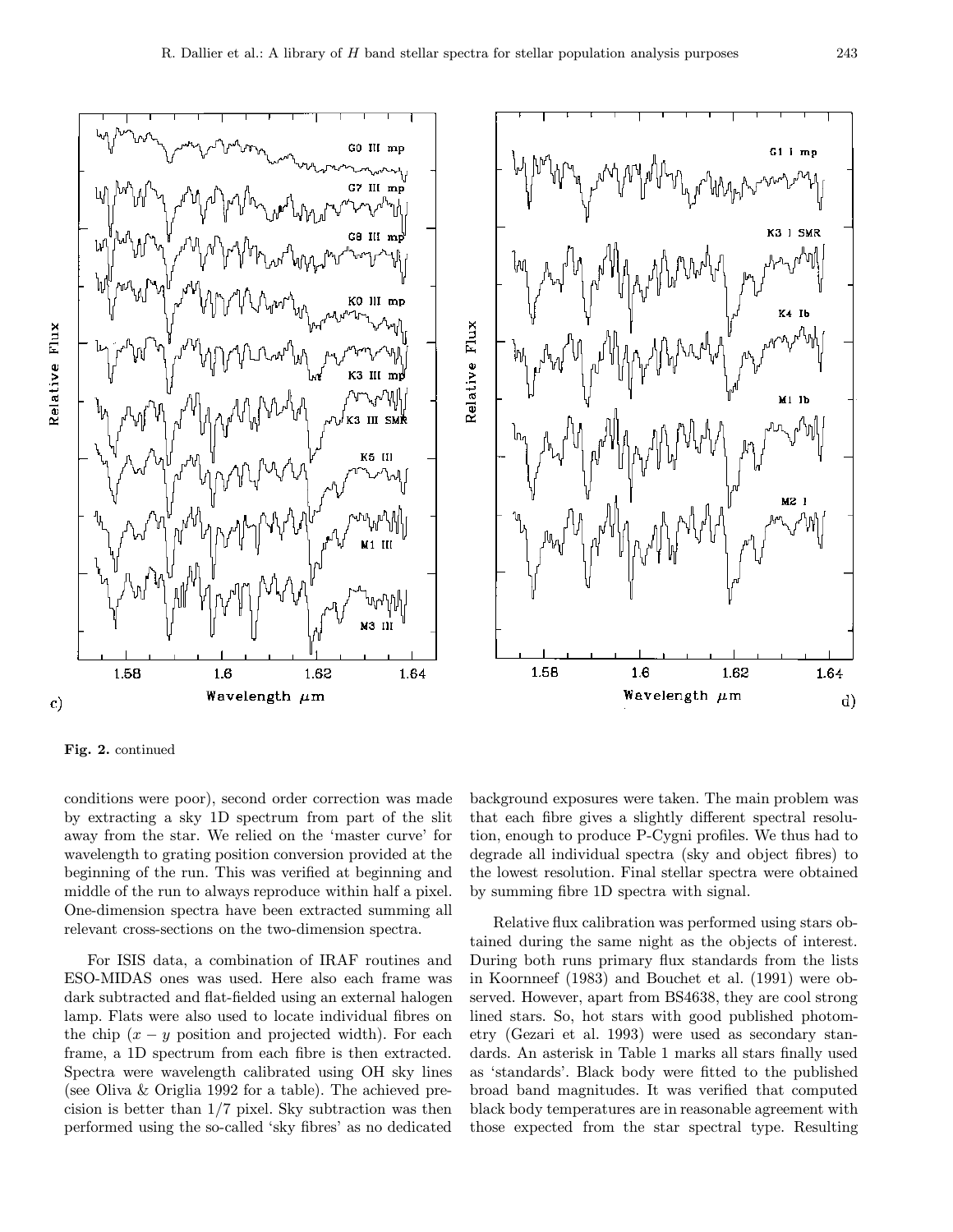normalized flux calibration curves compare to a 3% level for the NTT data and to a 7% level for the ISIS one. Thanks to the relative flatness of cool star energy distribution in the small wavelength range considered, it appeared that all primary standards were suitable for relative flux calibration in spite of strong molecular band absorptions. Night averaged curves were used to calibrate both samples in relative flux. For a given star, the individual rectified spectra in the 3 wavelength ranges of IRSPEC data have different energy levels due to the use of an averaged calibration curve and to variable sky conditions. However in the overlapping segments, the spectral shapes agree very well, the individual spectra thus smoothly merged. Fluxes of the final spectra have been normalized to 1 in the range 1.59290−1.59506 µm. A cross check of the quality of the relative flux calibration can be made by comparing stars observed with both spectrographs (see below).

Special care has been taken to correct from the atmospheric absorption features. BS 2456 (O7) and BS 6187 (O5) were frequently observed for that purpose at CFH and ESO respectively. These stars are featureless at the given resolution and in the considered wavelength range.

The wavelength range covers by the two sets of observations are very similar: it is 1.573  $\mu$ m – 1.646  $\mu$ m at NTT and 1.578  $\mu$ m − 1.642  $\mu$ m at CFHT. The main features in this range are the CO overtones  $(\Delta v=3)$  at 1.578, 1.598, 1.619 and 1.640  $\mu$ m, and the OH absorption bands at 1.576, 1.604, 1.625 and 1.645  $\mu$ m. A great number of metallic lines are also present in our stellar spectra. Among them is the strong SiI line at  $1.589 \mu m$ . A detailled identification of all the lines has been done using the solar spectrum published by Livingston & Wallace (1991). Table 2 gives the line identifications with their wavelength. The wavelength range of integration used to measure the equivalent width (EW) is also given (last column).

#### 4. Results

Representative spectra of stars from O to M for luminosity classes I, III and V are shown in Figs. 1 and 2 for the IRSPEC and ISIS sample respectively. Spectra are plotted in relative fluxes  $f_{\lambda}$  normalized to 1 in the range 1.59290−1.59506  $\mu$ m. Evolution of the depth of the absorption lines with spectral type is immediately apparent.

Figure 3 shows the spectra of HD 93800 obtained with both spectrographs. The similarity is remarkable. Note that the better spectral resolution of ISIS/IR allows to separate the numerous weak metallic lines present in cool stars. The difference in resolution explains the different depth (and width) of the lines. It will have consequences on the equivalent width values (see below).

In Table 3 are given the equivalent widths  $(in \mathring{A})$  of all the features for the whole sample of stars. A global continuum has been applied for each star, which accounts for the general shape of the spectrum. Features are labelled with

Fig. 3. Spectra of HD 93800 obtained with the IRSPEC and ISIS spectrographs. The difference in resolution explains the different depth of the lines. The better spectral resolution of ISIS/IR allows to separate the numerous weak metallic lines present in cool stars

the identification of the main line responsible for them. In fact, the feature labelled CO  $\lambda$ 1.58  $\mu$  should be called MgI  $\lambda$ 1.577  $\mu$  for dwarf stars as it is the dominant line (see Figs. 1 and 2). The wavelength range of integration is also given for the few hot stars as they are different from that of the cool stars (Table 2). Whenever stellar spectra of stars of the same spectral type are similar, they have been averaged. It is the case of two stellar spectra, BS5824 and BS6973 (K3III) in the IRSPEC sample, and of two others, BS2731 and HD 109655 (K5III) in the ISIS one. The listed equivalent widths are those of the averaged spectrum.

Comparing individual stars of same spectral type and/or stars observed more than once in the same configuration, the larger discrepancies are ∆EW=0.1 and  $\Delta$ EW=0.3 Å for the strong and weak lines respectively. These are 'measurement' errors but the main source of uncertainty is really the assessment of the continuum level and shape. What appeared to be reasonable minimum and maximum levels of the continuum lead to at most 20% uncertainty on the measured EW.

The decrease of resolution between ISIS and IRSPEC precludes direct comparison. Indeed the effect of broadening due to lower resolution, is to decrease the measured equivalent widths. That the discrepancy between the two measurements (cf. Table 3) of the five stars in common in the IRSPEC and ISIS/IR samples (HD 93800, GL382, BS5020, BS4695, BS4902) is due to that problem was checked by degrading the ISIS/IR spectral resolution and remeasuring. Broadening correction curves at various spectral resolutions can in principal be constructed by measuring the EW after convolution of the initial spectrum with gaussians of different widths. However, this works only for isolated lines, the factor varying for line blends depending on the number and strength of the

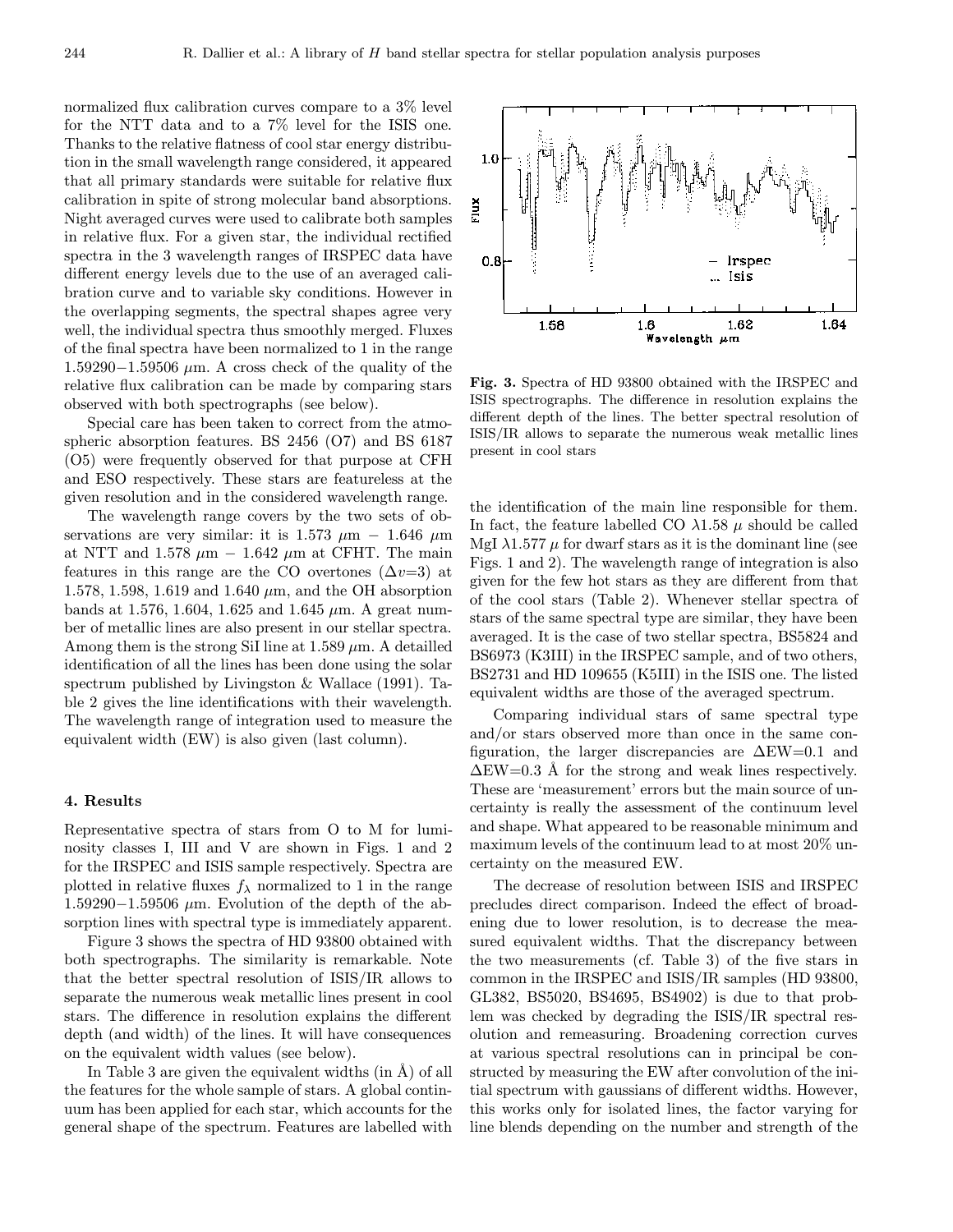## Table 3. Equivalent widths in  $\hbox{\AA}$

|                               |                     |                                                                |             |             |              |              |             | ISIS/IR DATA |                       |            |                |                |                         |             |             |              |                 |                       |               |
|-------------------------------|---------------------|----------------------------------------------------------------|-------------|-------------|--------------|--------------|-------------|--------------|-----------------------|------------|----------------|----------------|-------------------------|-------------|-------------|--------------|-----------------|-----------------------|---------------|
| <b>BS2456</b>                 |                     | $Br14+HeI$<br>1.5855-1.5915 1.6062-1.6090 1.6090-1.6140<br>0.6 |             | Hel         |              | Hr13<br>0.8  |             |              |                       |            |                |                |                         |             |             |              |                 |                       |               |
| 07                            |                     |                                                                |             |             |              |              |             |              |                       |            |                |                |                         |             |             |              |                 |                       |               |
| <b>BS1879</b><br>O8           |                     | 1.6                                                            |             | 0.2         |              | 1.4          |             |              |                       |            |                |                |                         |             |             |              |                 |                       |               |
| <b>BS1123</b>                 | 1.7                 |                                                                | 0.4         |             | 1.8          |              |             |              |                       |            |                |                |                         |             |             |              |                 |                       |               |
| BOV<br><b>BS5056</b>          |                     | 1.7                                                            | 1.0         |             |              | 2.4          |             |              |                       |            |                |                |                         |             |             |              |                 |                       |               |
| B1V<br><b>BS4590</b>          |                     | 2.1                                                            | 0.8         |             | 1.7          |              |             |              |                       |            |                |                |                         |             |             |              |                 |                       |               |
| <b>B1.5V</b>                  |                     |                                                                |             |             |              |              |             |              |                       |            |                |                |                         |             |             |              |                 |                       |               |
| <b>BS4456</b><br>B4V          |                     | 3.0                                                            |             |             |              | 3.7          |             |              |                       |            |                |                |                         |             |             |              |                 |                       |               |
| <b>BS1790</b><br>B2III        |                     | 2.6                                                            |             | 0.7         |              | 2.4          |             |              |                       |            |                |                |                         |             |             |              |                 |                       |               |
| <b>BS4133</b><br>B11b         |                     | 1.7                                                            |             | 0.7         |              | 2.4          |             |              |                       |            |                |                |                         |             |             |              |                 |                       |               |
|                               | CO<br>1.58          | SiI<br>$+FeI$                                                  | FeI<br>1.58 | SiI<br>1.59 | Fel<br>1.591 | FeI<br>1.592 | SiI<br>1.60 | CO.<br>1.60  | $_{\rm{FeI}}$<br>1.60 | OН<br>1.60 | Sil<br>$+$ Fel | Sil<br>$+$ FeI | Fel<br>$+$ CaI          | CО<br>1.62  | CaI<br>1.62 | Fel<br>$+OH$ | FeI<br>$+1.629$ | FeT<br>1.63           | NiI<br>+SiI   |
| <b>BS788</b>                  | 2.2                 | 1.6                                                            | 0.7         | 3.1         | 0.7          | 0.7          | 2.3         | 0.5          | 1.5                   | 0.7        | 1.0            | 3.6            | 1.6                     | 1.8         | 1.5         | 1.6          | 0.8             | 0.9                   | 1.1           |
| F9V<br><b>BS4983</b>          | 1.8                 | 1.3                                                            | 0.6         | 2.8         | 0.6          | 0.6          | 1.9         | 0.4          | 1.4                   | 0.9        | 0.9            | 3.0            | 1.4                     | 1.5         | 1.5         | 1.1          | 0.8             | 1.3                   | 1.4           |
| GOV<br><b>BS4550</b>          | 1.6                 | 0.5                                                            | 0.2         | 1.6         | 0.3          | 0.4          | 1.2         | 0.4          | 0.5                   | 0.6        | 0.4            | 1.5            | 0.6                     | 0.7         | 0.8         | 0.4          | 0.4             | 0.8:                  | 0.1:          |
| G8V mp                        |                     |                                                                |             |             |              |              |             |              |                       |            |                |                |                         |             |             |              |                 |                       |               |
| HD112758<br>KOV               | 2.7                 | 1.3                                                            | 0.7         | 3.3         | 0.7          | 0.5          | 2.1         | 0.6          | 1.1                   | 0.6        | 1.1            | 2.2            | 1.4                     | 1.8         | 1.8         | 1.4          | 0.4             | I.1                   | 1.4           |
| HD93800<br>KOV SMR            | 3.4                 | 2.6                                                            | 0.B         | 4.4         | 1.3          | 0.9          | 3.1         | 0.9          | 1.9                   | 1.2        | 1.5            | 3.7            | 2.1                     | 2.7         | $_{2.6}$    | 1.9          | 0.4             | 1.5                   | 2.5           |
| HD115404                      | 3.3                 | 2.2                                                            | 0.9         | 4.0         | 0,9          | 0.9          | 3,0         | 1.0          | 1.8                   | 1.1        | 1.6            | 3.1            | 1.9                     | 2.4         | 2.1         | 1.6          | 0.3             | 1.1                   | 1.6           |
| K2V<br>G1382                  | 3.0                 | 1.6                                                            | 0.6         | $2.5\,$     | 0.6          | 0.9          | 1.8         | 0.8          | 1.5                   | 1.6        | 1.5            | 2.8            | 2.3                     | 2.1         | 2.3         | 2.3          | 0.7             | 1.7                   | 1.8           |
| M2V                           |                     |                                                                |             |             |              |              |             |              |                       |            |                |                |                         |             |             |              |                 |                       |               |
| <b>BS4883</b><br>GOIII mp     | 1.3                 | 1.1                                                            | 0.6         | 2.2         | 0.6          | 0.6          | 1.7         | 0.5          | 0,8                   | 0.6        | 0.5            | 2.0            | 0.9                     | 1.1         | 1.2         | 1.1          | 0.7             | 1.0                   | 0.7           |
| <b>BS3903</b><br>G7III mp     | 2.6                 | 1.7                                                            | 0.7         | 3.6         | 0.9          | 0.7          | 2.4         | 0.7          | 1.9                   | 1.2        | 1.3            | 4.3            | 1.9                     | 2.2         | 2.1         | 1.9          | 1.2             | 1.8                   | 1.9           |
| <b>BS5020</b>                 | 2.8                 | 2.1                                                            | 0.7         | 3.7         | 0.8          | 0.6          | 2.1         | 0.5          | 1.8                   | 1.1        | 1.3            | 3.8            | 1.6                     | 2.0         | 1.7         | 1.5          | 0.8             | 1.3                   | 1.7           |
| G8HI mp<br>BS4695             | 2.7                 | 1.9                                                            | 0.4         | 3.5         | 0.9          | 0.5          | 1.4         | 1.2          | 1.6                   | 0.8        | 1.4            | 2.4            | 1.5                     | 2.3         | 2.0         | 2.0          | 0.8             | 2.1                   | 2.2           |
| K0III mp<br><b>BS5315</b>     | 3.4                 | 1.9                                                            | 0.5         | 3.5         | 0.8          | 0.4          | 1.7         | 1.4          | 2.0                   | 1.2        | 1.6            | 2.7            | 1.4                     | 2.7         | 2.2         | 2.1          | 0.7             | 1.2                   |               |
| K3III mp                      |                     |                                                                |             |             |              |              |             |              |                       |            |                |                |                         |             |             |              |                 |                       | 1.8           |
| HD111180<br>K3HI SMR          | 6.3                 | 3.6                                                            | 1.1         | 4.6         | 1.2          | 0.9          | 2.6         | 3.0          | 3.4                   | 1.6        | 2.4            | 2.9            | 1.6                     | 4.4         | 3.4         | 3.4          | 0.3             | 1.0                   | 1.3           |
| HD109655                      | 4.6                 | 2.4                                                            | 0.6         | 4.1         | 1.0          | 0.9          | 2.2         | 2.7          | 2.8                   | 1.6        | 2.1            | 2.2            | 1.1                     | 3.8         | 3.3         | 3.4          | 0.5             | 1.1                   | 1.6           |
| BS2731, K5HI<br><b>BS4127</b> | 5.8                 | 3.2                                                            | 0.6         | 4.2         | 1.0          | 0.9          | 1.8         | 2.8          | 3.0                   | 1.8        | 2.2            | 2.6            | 1.3                     | 3.8         | 3.8         | 4.0          | 0.8             | 1.8                   | 1.8           |
| M1HI<br><b>BS4902</b>         | 5.5                 | 3.6                                                            | $_{0.9}$    | 4.7         | 1.4          | 1.4          | 2.6         | 3.4          | 3.8                   | 2.2        | 3.9            | 2.9            | 1.7                     | 4.3         | 3.8         | 4.3          | 0.8             | 2.5                   | 2.6           |
| мзии                          |                     |                                                                |             |             |              |              |             |              |                       |            |                |                |                         |             |             |              |                 |                       |               |
| BS3459<br>$G1I$ mp            | 2.7                 | 2.1                                                            | 1.1         | 4.5         | 1.1          | 1.0          | 2.4         | 0.8          | 2.0                   | 0.9        | 1.4            | 5.2            | 1.9                     | 2.2         | 2.1         | 2.5          | 1.2             | 1.5                   | 1.7           |
| <b>BS2764</b><br>K31 SMR      | 7.4                 | 4.5                                                            | 1.0         | 4.9         | 1.4          | 1.1          | 2.7         | 3.8          | 4.7                   | 2.1        | 2.8            | 4.1            | 2.0                     | 5.0         | 4.5         | 5.1          | 1.8             | 2.7                   | 2.4           |
| <b>BS1112</b>                 | 7.2                 | 4.6                                                            | 1.3         | 5.3         | 1.5          | 1.4          | 3.4         | 3.0          | 4.2                   | 2.1        | 2.8            | 4.3            | 2.3                     | 4.5         | 3.7         | 4.3          | 1.4             | 1.9                   | 2.1           |
| K4Ib<br><b>BS3170</b>         | 8.5                 | 5.6                                                            | 1.4         | 5.5         | 1.7          | 1.7          | 3.3         | 3.9          | 5.1                   | 2.5        | 3.5            | 4.4            | 2.4                     | 5.1         | 4.5         | 5.3          | 1.3             | 2.6                   | 2.3           |
| M1Ib                          |                     |                                                                |             |             |              |              |             |              |                       |            |                |                |                         |             |             |              |                 |                       |               |
| BS3364<br>M2I                 | 9.4                 | 5.8                                                            | 1.3         | 5.6         | 1.6          | 1.7          | 2.8         | 4.2          | 5.6                   | 2.8        | 3.9            | 4.3            | 2.2                     | 5.3         | 5.0         | 5.8          | 1.5             | 2.8                   | 2.5           |
|                               |                     |                                                                |             |             |              |              |             | IRSPEC DATA  |                       |            |                |                |                         |             |             |              |                 |                       |               |
|                               | $_{\rm co}$<br>1.58 | SiI<br>$+FeI$                                                  | FeI<br>1.58 | SiI<br>1.59 | Fel<br>1.591 | Fel<br>1.592 | SiT<br>1.60 | co<br>1.60   | Fel<br>1.60           | OН<br>1.60 | SiI<br>$+FeI$  | SiI<br>$+FeI$  | $_{\rm FeI}$<br>$+$ Cal | CO.<br>1.62 | Cal<br>1.62 | Fel<br>$+OH$ | FeI<br>$+1.629$ | $_{\rm{FeI}}$<br>1.63 | NiI<br>$+SiI$ |
| HD160691                      |                     |                                                                |             |             |              |              | 2.4         | 0,6          | 1.2                   | 1.0        | 0.6            | 2.2            | 1.3                     | 1.4         | 1.2         | 0.5          | 0.2             | 1.1                   | 2.0           |
| G5V SMR<br>HD93800            | 3.5                 | 2.3                                                            | 0.4         | 3.7         | $1.1$        | 0.8          | 2.5         | 0.9          | $1.6\,$               | 1.4        | 1.0            | 2.7            | 1.6                     | 1.9         | 1.9         | 1.1          | 0.4             | 1.4                   | 2.2           |
| KOV SMR                       |                     |                                                                |             |             |              |              |             |              |                       |            |                |                |                         |             |             |              |                 |                       |               |
| HD130871<br>K2V               | 3.2                 | 2.1                                                            | 0.4         | 3,3         | 0.8          | 0.6          | 2.0         | 0.6          | 1.2                   | 1.1        | 0.7            | 2.0            | 1.4                     | 1.5         | 1.3         | 0.8          | 0.3             | 1.4                   | 2.1           |
| HD157881<br>K7V SMR<br>G1382  | 4.0<br>2.1          | 2,1                                                            | 0.4         | 3.5         | 0.9          | 0.6          | 2.0         | 0.7          | 1.1                   | 1.3        | 0.8            | 1.8            | 2.1                     | 2.1         | 1.8         | 1.1          | 0.2             | 1.5                   | 2.3           |
| M2V                           |                     | 0.7                                                            | 0.1         | 1.6         | 0.4          | 0.4          | 0.7         | 0.4          | 0.5                   | 0.9        | 1.0            | 1.2            | 1.9                     | 1.4         | 1.6         | 1.2          | 0.3             | 0.9                   | $\bf 1.2$     |
| <b>B55020</b><br>GSIII        | 1.1                 | 1.1                                                            | 0.2         | 2.8         | 0.7          | 0.4          | 1.6         | 0.6          | 1.1                   | 0.9        | 0.6            | 2.6            | 1.2                     | 1.6         | 1.4         | 0.8          | 0.3             | 1.1                   | 2.1           |
| B54695                        | 2.1                 | 1.3                                                            | 0.3         | 3.0         | 0.7          | 0.3          | 1.0         | 0.9          | 1.4                   | 0.9        | 0.6            | 1.6            | 0.8                     | 1.8         | 1.3         | 1.1          | 0.3             | 0.9                   | 1.6           |
| K0III mp<br><b>BS5824</b>     | 3.1                 | 2.0                                                            | 0.4         | 3.5         | 1.0          | 0.7          | 2.1         | 1.5          | 2.0                   | 1.5        | 0.7            | 2.3            | 1.4                     | 2.7         | 2.0         | 1.6          | 0.5             | 1.1                   | 1.9           |
| BS6973, K3HI mp               |                     |                                                                |             |             |              |              |             |              |                       |            |                |                |                         |             |             |              |                 |                       |               |
| HD175674<br>K3HI SMR          | 3.9                 | 3.0                                                            | 0.5         | 3.5         | 1.0          | 0.8          | 1.9         | 1.5          | 2.0                   | 0.9        | 1.0            | 1.8            | 1.1                     | 2.6         | 1.1         |              |                 |                       |               |
| <b>BS4174</b><br>MOIII        | 4.5                 | 2.5                                                            | 0.3         | 3.2         | 0.9          | 0.5          | 1.2         | 1.9          | 2.3                   | 1.6        | 1.8            | 1.7            | 1.0                     | 2.7         | 2.9         | 2.6          | 0.4             | 1.1                   | 1.9           |
| <b>BS4902</b>                 | 5.0                 | 2.9                                                            | 0.4         | 3.6         | 0.9          | 0.8          | 1.4         | 2.6          | 2.9                   | 1.3        | 2.0            | 1.4            | 1.6                     | 4.0         | 4.0         | 3.6          | 0.1             | 1.2                   | 1.6           |
| M3III<br><b>BS5645</b>        | 5.7                 | 3.8                                                            | 0.5         | 3.8         | 1.0          | 0.7          | 1.6         | 2.6          | 2.9                   | 1.7        | 1.7            | 1.6            | 1.2                     | 3.9         | 3,0         | 2.7          | 0.4             | 1.2                   |               |
|                               |                     |                                                                |             |             |              |              |             |              |                       |            |                |                |                         |             |             |              |                 |                       | 2.0           |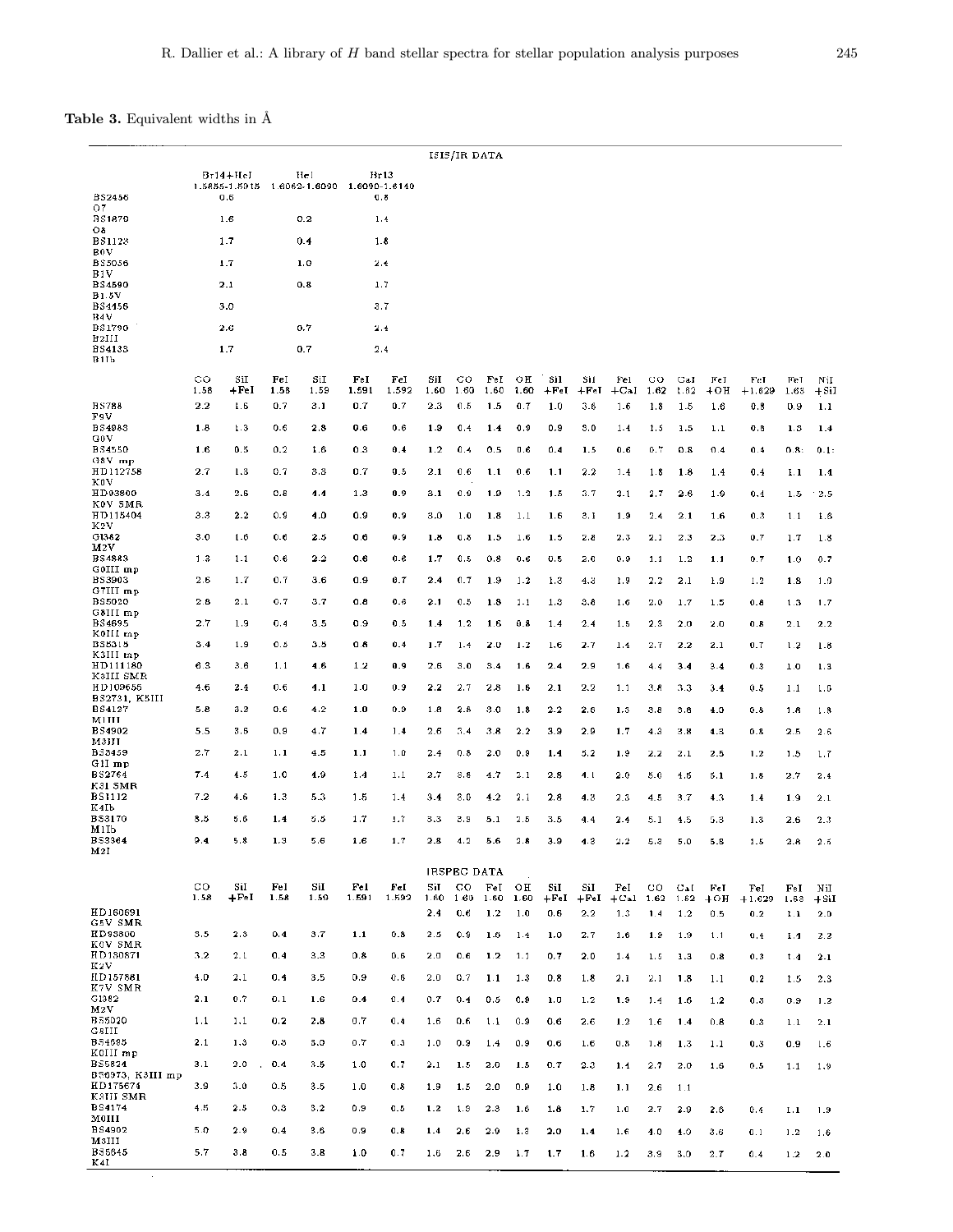

Fig. 4. Variations of OH 1.60  $\mu$ m with spectral type and luminosity class. Open symbols are for normal abundance stars, filled symbols are for SMR stars and crosses for underabundant ones.  $\Box$ ,  $\blacksquare$  and  $*$ : supergiants;  $\Diamond$ ,  $\blacklozenge$  and  $\times$ : giants;  $\triangle$ ,  $\blacktriangle$  and +: dwarfs

included lines. To create a stellar library merging both samples, ISIS spectra have to be degraded to the resolution of the IRSPEC ones. However, for stellar population synthesis of a galaxy observed with the best resolution, only the limited - better resolved - library will be available, except if the galactic velocity dispersion is high. In that case the whole stellar library has in fact to be degraded to the dispersion of the galaxy.

Two stars of our sample (BS5645 and BS3364) are found in Origlia et al. (1993). These authors give the equivalent width of two strong features, SiI 1.59  $\mu$ m and CO 1.62  $\mu$ m. However they used a local continuum and wider integration bands. To compare with their results, EW of both lines were remeasured following the prescription as given in their Sect. 2.2. For BS3364, we also had to degrade the resolution to match IRSPEC. For BS5645,

Fig. 5. Variations of FeI 1.60  $\mu$ m with spectral type and luminosity class. Same symbols as in Fig. 4

Ó

Δ

♦

 $\circ$ 

our new EW are  $0.3 \text{ Å}$  lower for both lines. In the case of BS3364, they are 0.4 Å larger. This is within the above quoted errors when one also keeps in mind that we had to degrade ISIS resolution. A priori, for stellar population synthesis at a resolution lower or equal to 1500, their library can be added to the one presented here.

In Figs. 4 to 6 are given the variation of, respectively, OH 1.60  $\mu$ , FeI 1.60  $\mu$ m and CO 1.62  $\mu$ m as a function of spectral type and luminosity class, for both sets of data. Normal stars are plotted together with over and under abundant stars, printed with different symbols. In spite of the small number of stars, general tendencies can be inferred. The discussion below applies to both samples although they are presented separately because of the small shift in EW due to the difference in resolution as explained above.

First, all three lines are good indicators of the effective temperature, being stronger in cooler stars. Note how close are the behaviour of the CO and Fe features.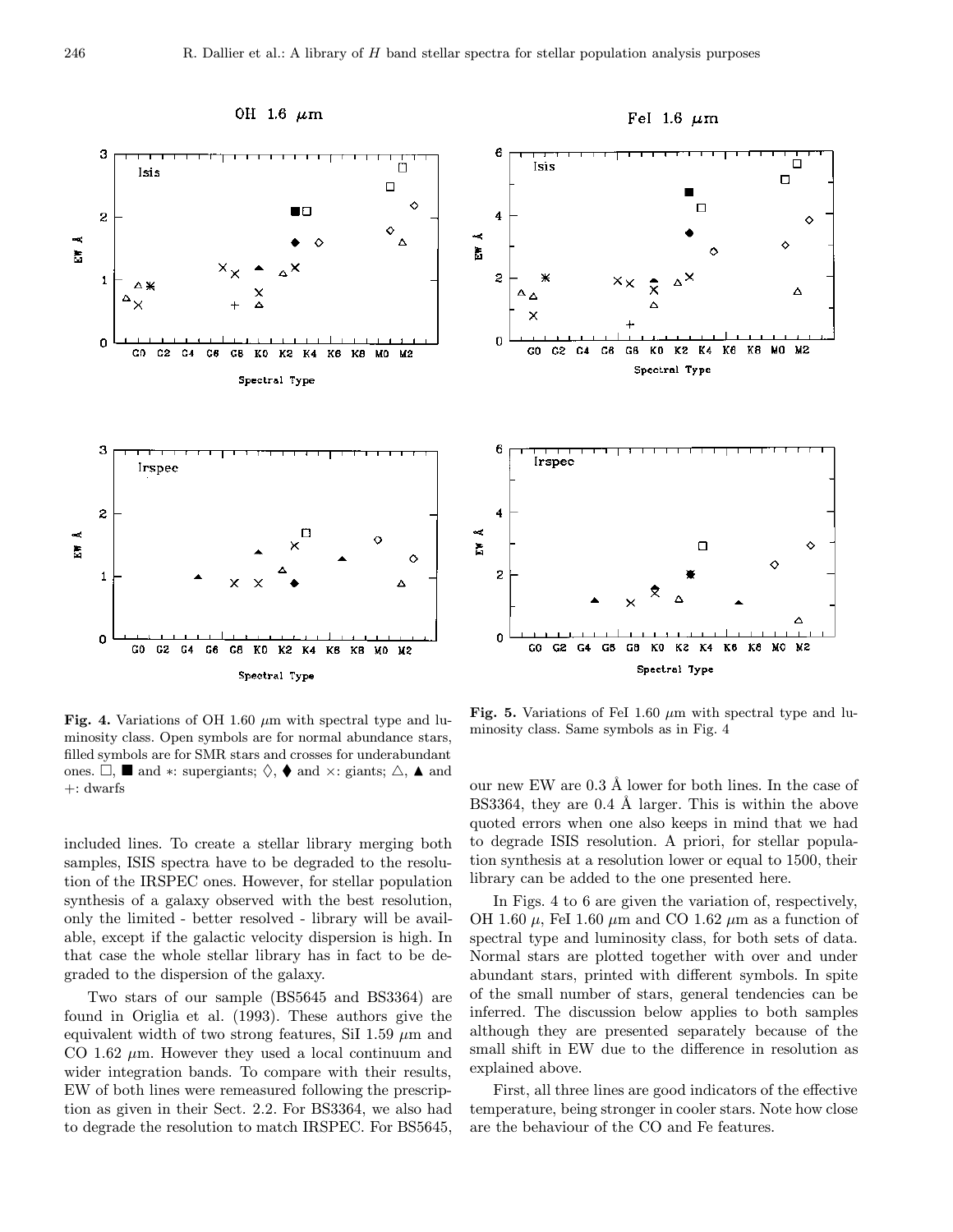![](_page_8_Figure_1.jpeg)

Fig. 6. Variations of CO 1.62  $\mu$ m with spectral type and luminosity class. Same symbols as in Fig. 4

Second, although none of these lines are strong luminosity class indicators, CO and FeI discriminate pretty well supergiants from dwarfs and giants. Their equivalent widths are clearly larger than those of the less luminous stars.

Third, it has to be emphasised that stars plotted as normal-abundance stars are actually stars for which abundances are not known. Some of them could have in fact non solar abundances. It could be the case for the dwarf GL 382 (M2V) the lines of which are systematically weaker than expected for a M2 star if it follows the general trend of the more luminous stars. GL 382 could then be an underabundant star. However a similar trend appears in the K and M dwarf stellar spectra in Lancon  $\&$  Rocca-Volmerange (1993) where IR stellar features are maximum in K3V type and decrease beyond.

We also plot, Fig. 7, the variation of the line ratio  $(CO+CaI)\lambda1.62/SiI\lambda1.59$  as a function of spectral type as it extends to stars warmer than the one presented by

![](_page_8_Figure_6.jpeg)

Fig. 7. Variations of the line ratio,  $(CO+CaI)$  1.62  $\mu$ m over SiI 1.59  $\mu$ m, with spectral type and luminosity class. Same symbols as in Fig. 4

Origlia et al. (1993). CO+CaI had to be plotted to be comparable to their broad feature. This ratio is actually a very good temperature indicator but it does not allow any discrimination between luminosity classes or metallicity ranges as a consequence of the sensitivity of both lines on luminosity and metallicity. For IRSPEC data, the slope and scatter of the relation is the same as the one obtained by Origlia et al. For the ISIS data, although the scatter is of the same order, the relation is along a different slope due to the presence, here, of G stars.

In Fig. 8 is plotted  $CO\lambda1.60/SiI\lambda1.60$ , a very good luminosity discriminator for stars later than K0. This is indeed obvious by inspection of Figs. 1 and 2. The advantage of this ratio is that both lines are next to each other so that they can be observed at the same time and do not suffer from any reddening problem.